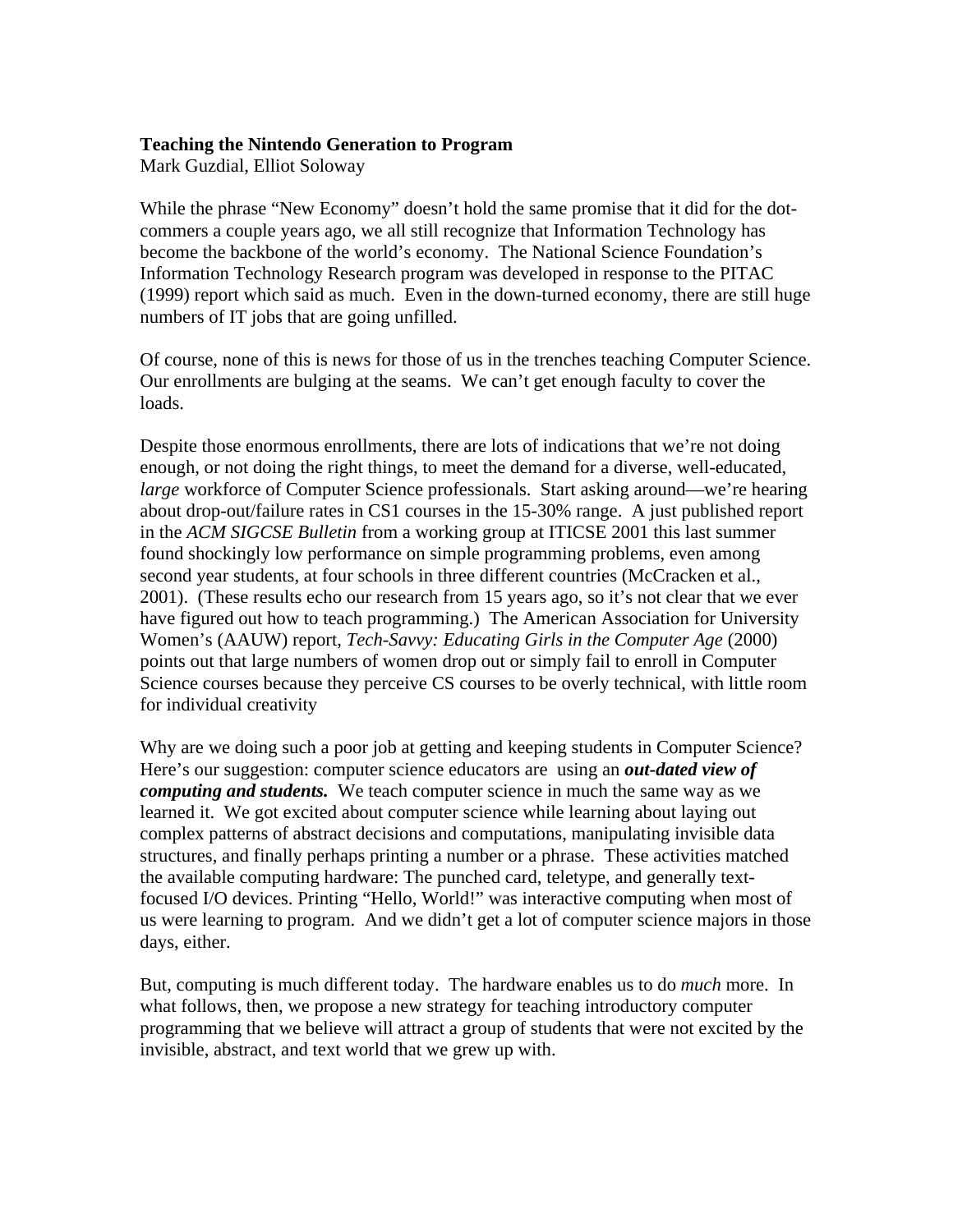# **ENGAGING THE STUDENTS**

Learning scientists have found over-and-over again that engaging the students is critical to deep learning. Sure, you can get students to memorize just about anything, but if you want them to *understand* it, you have to get them to *think* about it. Engaging students is critical for them to learn something well enough to use it again in a new situation.

College students today have been called the "Nintendo Generation" or the "MTV Generation." Their perception of technology and media has been profoundly influenced by these sources. The implication has often been that they need to consume mass quantities of fast-paced sound, graphics, and animation. Perhaps there's a more critical implication—that these are the kinds of media that Nintendo Generation students want to *produce* when learning Computer Science.

Let's consider a popular textbook for CS1 today, Deitel & Deitel's *Java: How to Program* (1999). We're not picking on them but using them as an example. Most CS1 textbooks are fairly similar in terms of their exercises. The first program discussed in Deitel & Deitel is producing a line of text, akin to "Hello, World." The second places the text in a window. The next few produce numeric outputs in windows and then input numbers and generate calculator types of responses. Would one expect these kinds of exercises to be the ones to engage the MTV generation? Such exercises are exactly what the AAUW report describes as "tedious and dull."1

# **IT'S ABOUT MEDIA**

Today's desktop computers were invented to be multimedia composition and exploration devices. The Xerox PARC Learning Research Group believed in a vision of the computer as a *Dynabook:* A tool for learning, through creation and exploration of a wide range of media. Pursuing that vision is what led them to invent the desktop user interface as part of their programming language, Smalltalk. Alan Kay and Adele Goldberg spelled out their vision of the Dynabook in a 1977 paper, *Personal Dynamic Media,* that talked about students building music, animation, and drawing systems—learning to program through the creation of media and learning to program in order to create media. Creating media sounds like what the Nintendo Generation is looking for.

In a lot of ways, that 1977 vision looks even more futuristic today than it did then. Kay & Goldberg describe animations, music synthesis, and drawing tools that look like what we have today, but their media were *created* by students as they were learning to program. The established practice of having students focus on producing text and the occasional graphical user interface widget is well-entrenched today. Who teaches CS1 by having students build animated horse races? Kay & Goldberg did 25 years ago. Ironically, there are fewer technical barriers to kids programming media today than there were in 1977. Computers today have magnitudes more zorch. High-resolution displays supporting

 $\frac{1}{1}$ http://www.aauw.org/2000/techsavvy.html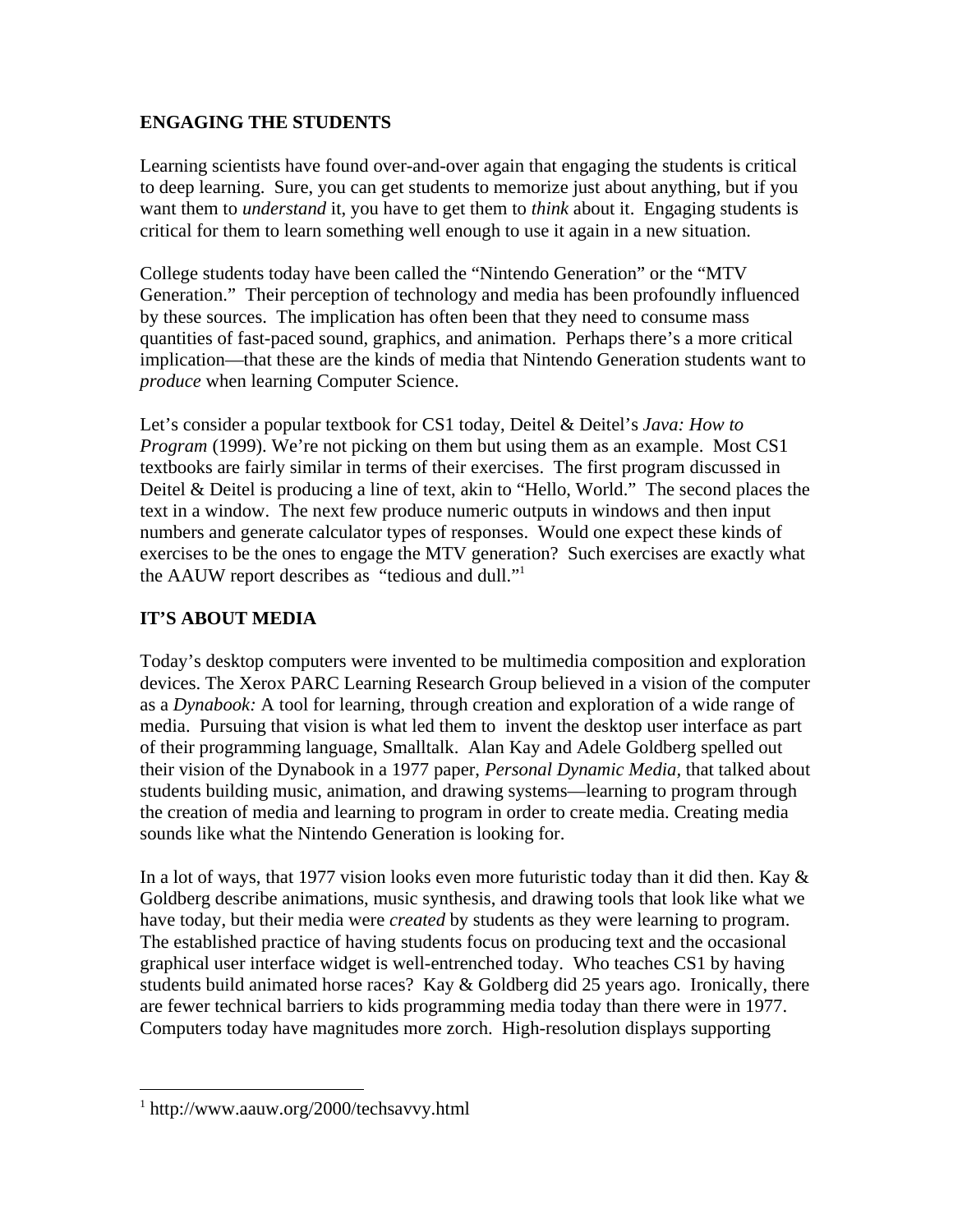millions of colors and sound cards with CD quality recording and playback facilities are the default computing platforms offered at Best Buy and Radio Shack.

One reason for not introducing programming via multimedia construction is the lack of a good multimedia programming platform. Java is the most popular CS1 programming language today, but the Java 2 Media Framework is complex and isn't completely ported to all operating system platforms. Other popular CS1 languages like C++, Scheme, and Python offer little support for multimedia, and certainly not for all hardware and operating system configurations. This lack of support for multimedia might be due to the perception that multimedia programming is an advanced topic, something that CS1 students might one day aspire to. No one does multimedia *first*.

But, if the platform does support multimedia – as does Alan Kay et al's *Squeak* – multimedia programming can fit in well within the scope of a CS1 course. Indeed, the code for creating graphical transitions, for doing cel animations, even for synthesizing sounds is not all that complicated. We have been using the programming language Squeak for three years at Georgia Tech with over 100 students per semester (Guzdial, 2001). Squeak (http://www.squeak.org) is a cross-platform multimedia environment that is the evolution of Smalltalk towards the Dynabook, championed by Alan Kay, Dan Ingalls, and a large open source community. Students at Georgia Tech use Squeak to build MPEG movie editors, personalized newspapers built on harvested Web content, math equation layout editors, and 3-D adventure games. Admittedly, we're not yet in CS1—ours is a sophomore requirement. But it's through our use of Squeak and watching students rise to the challenge of multimedia programming that we came to the realization that multimedia-first is a viable way to *introduce* computing.

# **EXAMPLE: SOUND SYNTHESIS**

Last year, we ran a pilot class on *Computer Music Implementation* for a dozen undergraduates so that we could see what a multimedia-first approach might look like. The easiest way to start with computer music is to record oneself (Squeak provides a built-in, cross-platform digital recorder), save (name) the sound, and play it back---even at a different pitch, so that the sound becomes an instrument. This is exactly the approach of modern sampling keyboards. The musical equivalent to ``Hello, World!'' in the domain of computer music is (in Squeak) (SampledSound soundNamed: 'mySound') play. To use our recorded sound as an instrument is a simple extension: ((SampledSound soundNamed: 'mySound') pitch: 'c') play.

We can go further down this path by using our sound to play recorded MIDI files. But let's take a different path to explore some (slightly) more complex algorithms. We'll use as an example the creation of sounds via additive synthesis. Additive synthesis is an old technique for sound synthesis (pre-dates Yamaha synthesizers) which doesn't generate very musical sounds. It has the advantage, though, of being understandable and allowing the users to generate different kinds of sounds with not very much code.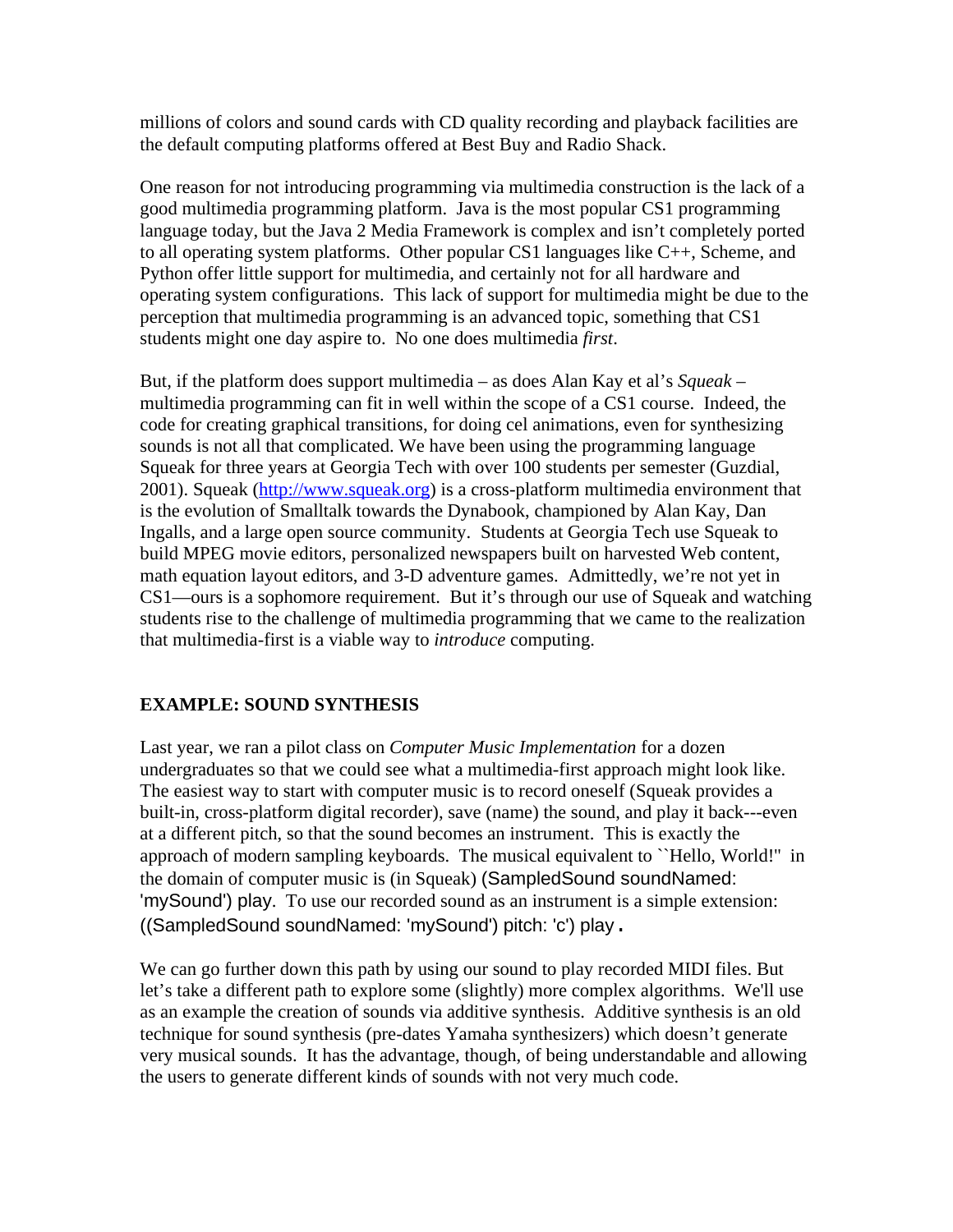Additive synthesis works by summing sine waves at different frequencies to create new kinds of sounds. The simplest way to do additive synthesis is the way that it was invented on early hardware: By stuffing numbers into a buffer and sending the buffer to a digital-to-audio converter. A Squeak routine (*method*) for generating a sound buffer with a given frequency, amplitude (roughly, *volume*), and duration requires no more than a simple loop and calculation. The problem requires some trigonometry, but nothing too complex.

# **forFreq: freq amplitude: amp duration: seconds**

```
"Generate a monophonic SoundBuffer (array) filled with a
sine wave of the
given frequency (freq),
maximum amplitude (amp), and
duration in seconds (seconds)"
| sr anArray pi interval samplesPerCycle maxCycle rawSample |
sr := SoundPlayer samplingRate. "The Sampling Rate"
anArray := SoundBuffer
      newMonoSampleCount: (sr * seconds) . "The array for the sound"
pi := Float pi. "The constant Pi"
interval := 1 / freq. "Time between cycles,
                         inverse of frequency: seconds per cycle"
samplesPerCycle := interval * sr.
                         "secs/cycle * samples/second =
                         samples per cycle"
maxCycle := 2 * pi. "Maximum radians per cycle"
1 to: (sr * seconds ) do: [:sampleIndex |
      rawSample := "Compute a sound sample value"
            ((sampleIndex / samplesPerCycle) * maxCycle) sin.
      anArray at: sampleIndex 
               put: (rawSample * amp ) rounded.
                         "Insert the sample into the sound
                         at the right amplitude"
            ].
^ anArray
```
One doesn't NEED to understand anything about Squeak to see that this is 10 lines of code with a single **FOR** loop in it. To add these sine waves together one simply adds the values from the sound buffers with the same index values, like this:

#### **combine: soundbuffer1 and: soundbuffer2**

"Add two SoundBuffers (arrays) together"

| newsound | (soundbuffer1 size) = (soundbuffer2 size)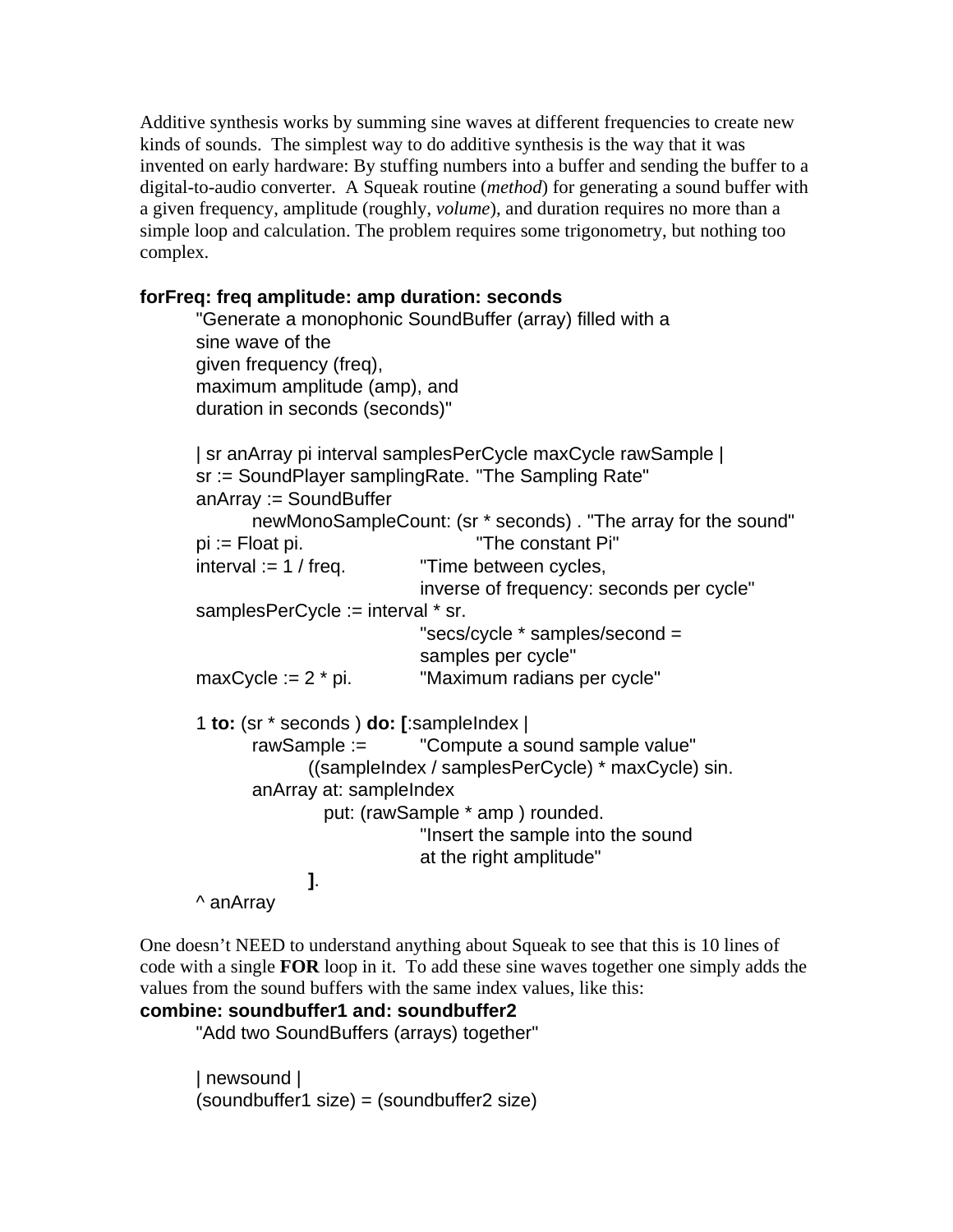ifFalse: [^self error: 'Sound buffers must be of the same length'].

newsound := SoundBuffer newMonoSampleCount: "The resultant sound" (soundbuffer1 size).

```
1 to: (soundbuffer1 size) do: [:index |
                                  "Add up each of the samples"
      newsound at: index put:
             (soundbuffer1 at: index) + (soundbuffer2 at: index)].
^newsound.
```
Six lines of code, and we now have an additive sound synthesizer by calling these methods with appropriate parameters. Based on our experience, we believe that Nintendo Generation students will prefer learning about array manipulation where the example results in producing sound as opposed to sorting payroll ID's or doing linear searches for student names.

In Squeak, we can not only generate sounds using these 16 lines of code, but we can also look at the waveforms, play the newly created sounds, and even do Fourier analyses on them. In our computer music course, we even used Squeak to create the lecture notes, where we build sounds, listen to them, and analyze them from within a Web browser (Figure 1).



Squeak has an even more sophisticated multimedia aspects in its base distribution, like FM Synthesis and Wavelets support, so better (more musical, more sophisticated, more interesting) computer music is available, too. Thus, along the multimedia spectrum of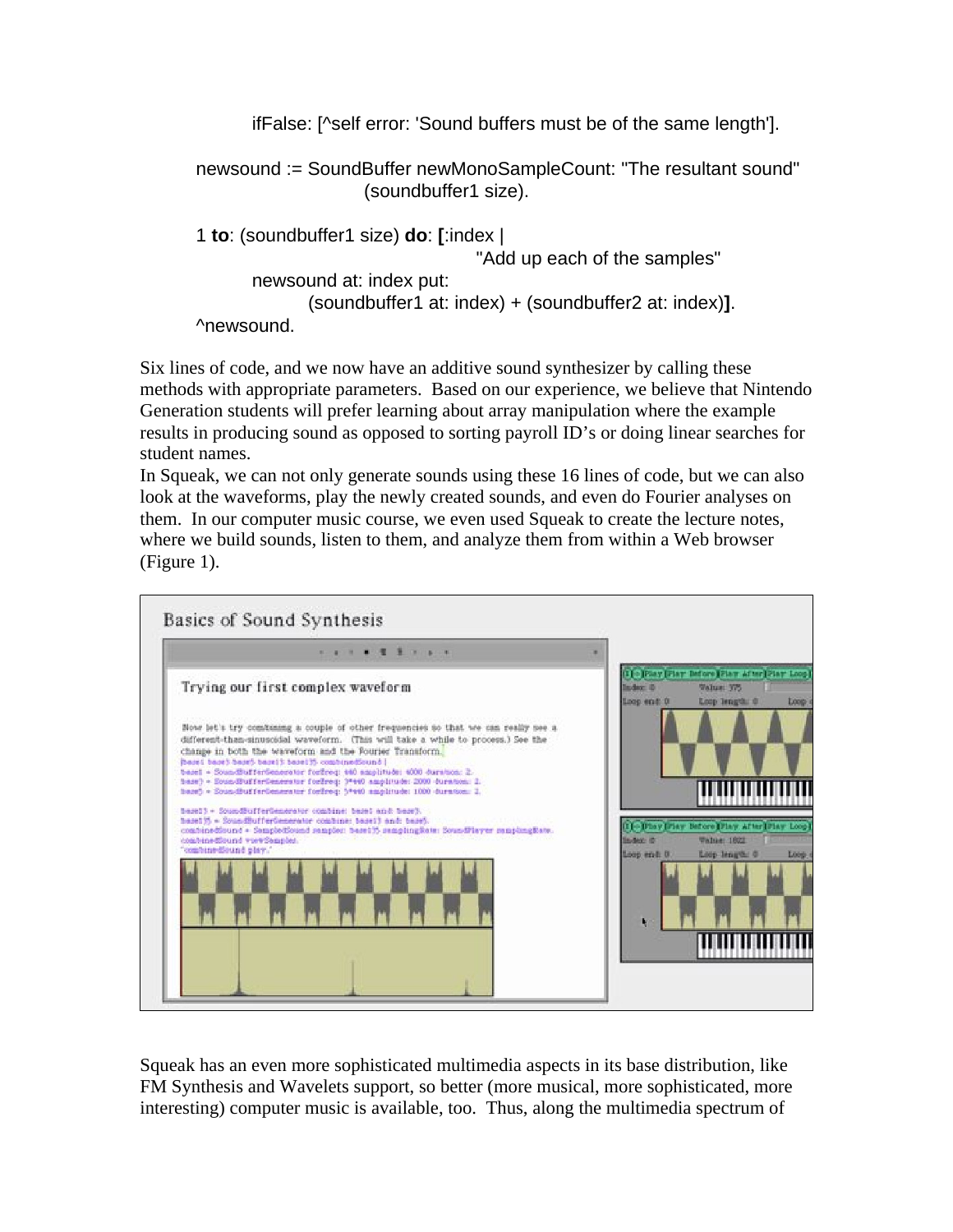computer music, it's possible to span the easy concepts of "Hello, World!" through introduction to programming up to serious programming—while engaging a set of students who are turned off by the text-first view of programming that we emphasize today.

# **BACK TO THE FUTURE**

We have used "Hello, World!" for the past 25 years because text was the medium that was easiest to manipulate with the given technology. Today's technology can manipulate sound, graphics, and video with the same responsiveness and ease. Today's technology produces the media that "kids these days" are consuming. These same kids can produce their kind of media using today's technology. In fact, they *want* to. And they'll learn programming to do it.

We are sympathetic to the complexities of really making this "multimedia-first" approach work. We readily admit that neither University of Michigan nor Georgia Institute of Technology are we currently following a "multimedia-first" approach in our instantiations of CS1. But, if we want to attract and keep the MTV/Nintendo Generation students sitting in our classes, we must reach out and use their media, use their modes of expression. Interestingly enough, in so doing we can not only teach all the "old concepts" but we can also be having our students use modern ideas such as Fourier transforms. And, in using their media we are tacitly saying: we value you and your ideas. Students won't miss that gesture. Indeed, they will reciprocate and value more what we are trying to teach them. In so doing, we will provide alternative paths into computer science for students who might have turned away from the "Hello, World!" view of computing.

# **References**

AAUW. (2000). *Tech-Savvy: Educating Girls in the New Computer Age*. New York: American Association of University Women Education Foundation.

Deitel, H. M., & Deitel, P. J. (1999). *Java: How to Program*. Upper Saddle River, NJ: Prentice-Hall.

Guzdial, M. (2001). *Squeak: Object-oriented design with Multimedia Applications*. Englewood, NJ: Prentice-Hall.

Kay, A., & Goldberg, A. (1977). Personal dynamic media. *IEEE Computer*, 31-41. McCracken, M., Almstrum, V., Diaz, D., Guzdial, M., Hagan, D., Kolikant, Y. B.-D., Laxer, C., Thomas, L., Utting, I., & Wilusz, T. (2001). A multi-national, multiinstitutional study of assessment of programming skills of first-year CS students. *ACM SIGCSE Bulletin, 33*(4), 125-140.

PITAC. (1999). *Information Technology Research: Investing in Our Future*: President's Information Technology Advisory Committee. http://www.ccic.gov/ac/report/

Mark Guzdial (guzdial@cc.gatech.edu) is an Associate Professor in the College of Computing at the Georgia Institute of Technology. His research focus is in computersupported collaborative learning and multimedia composition.